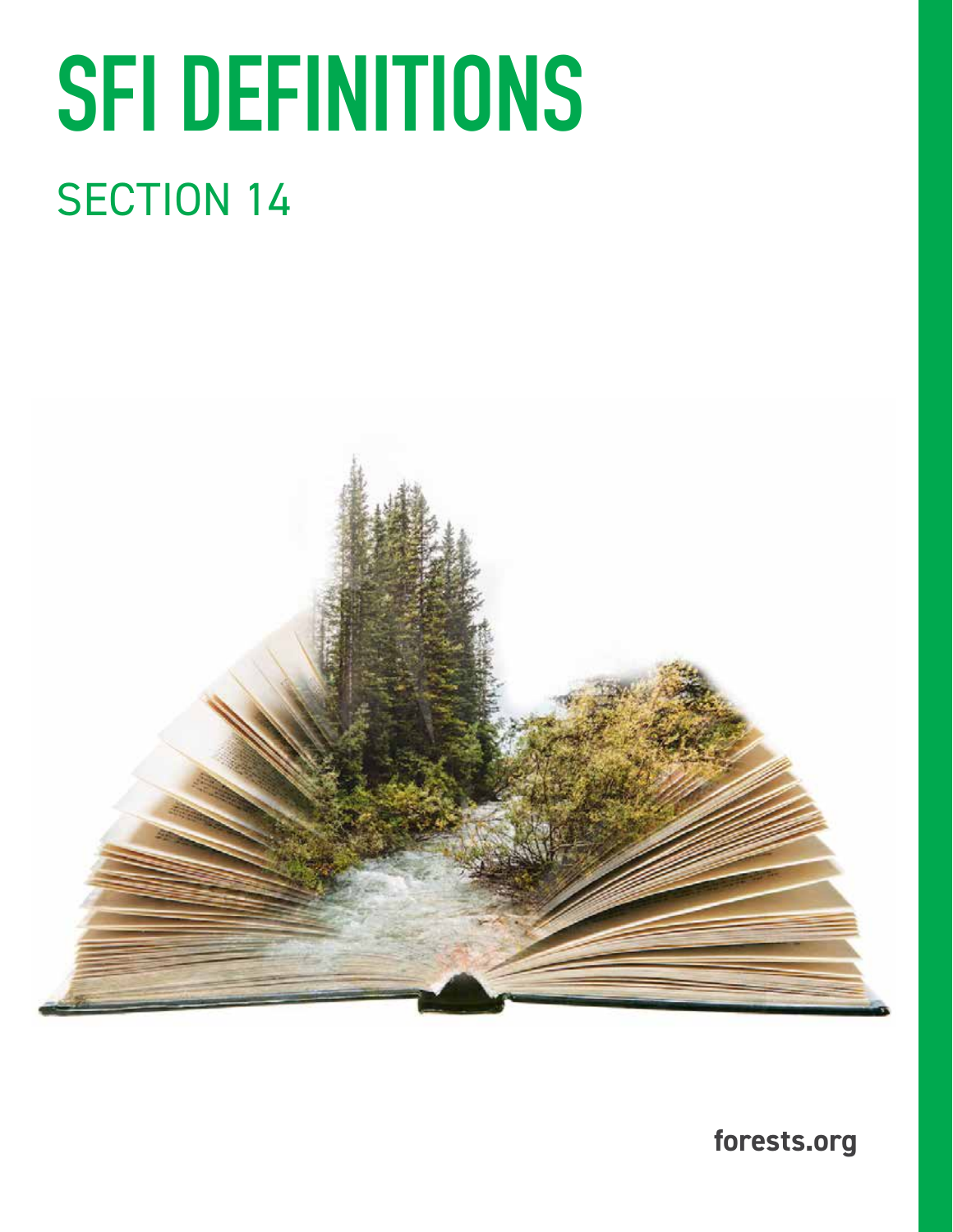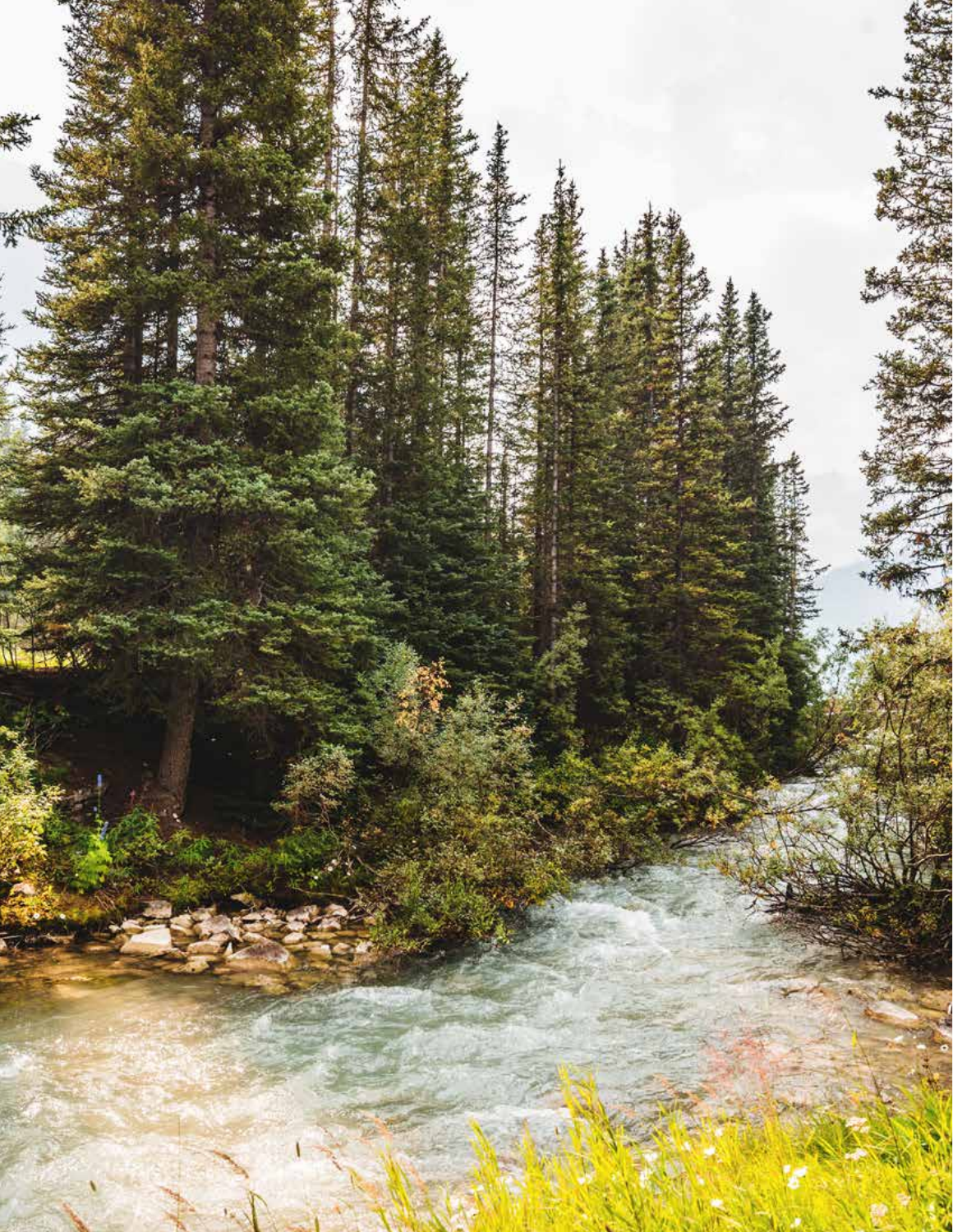### **THE FOLLOWING DEFINITIONS APPLY TO** *ITALICIZED* **WORDS IN THE REQUIREMENTS FOR THE SFI 2022 STANDARDS AND RULES.**

acceptable forest management standards: These standards are all endorsed in the United States and Canada by the Program for the Endorsement of Forest Certification schemes (PEFC).

- *SFI 2022 Forest Management Standard*
- SFI Small Lands Group Certification Module
- *SFI Small Scale Forest Management Module for Indigenous Peoples and Families*
- Canadian Standards Association (CAN/CSA-Z809)
- *American Tree Farm System (ATFS)* individual and group certification

adaptation: Climate change adaptation refers to actions that reduce the negative impact of climate change, while taking advantage of potential new opportunities. It involves adjusting policies and actions because of observed or expected changes in climate.

afforestation: Establishment of forest through *planting* and/or deliberate seeding on land that, until then, was under a different land use, implies a transformation of land use from non-forest to forest (source: FAO 2018).

Alliance for Zero Extinction: A global initiative of *biodiversity conservation* organizations, which aims to prevent extinctions by identifying and safeguarding key sites where species are in imminent danger of disappearing. The goal of the Alliance is to create a front line of defense against extinction by eliminating threats and restoring *habitat* to allow species populations to rebound.

American Tree Farm System® (ATFS): A national *program* that promotes the sustainable management of forests through education and outreach to private forest landowners.

aquatic habitat: An area where water is the principal medium and that provides the resources and environmental conditions to support occupancy, survival, and reproduction by individuals of a given species.

**aquatic species:** Animals that live on or within water during some stage of their development.

auditor: A person with the competence to conduct an audit (ISO 19011:2018).

audit team: One or more *auditors* conducting an audit, supported if needed by *technical experts* (ISO 19011:2018).

available regulatory action information: Statistics or regulatory compliance data collected by a federal, state, provincial, or *local* government agency. Note: Although conformance with laws is the intent, certification bodies are directed to look for a spirit and general record of compliance rather than isolated or unusual instances of deviation.

best management practices (BMPs): A practice or combination of practices for *protection* of water quality that is determined by a federal, provincial, state, or *local* government or other responsible entity, after problem assessment, examination of alternative practices, and appropriate public participation, to be the most effective and practicable (including technological, economic, and institutional considerations) means of conducting a forest management operation while addressing any environmental considerations.

best scientific information: Available factual information that is generally accepted by the broad scientific community. It includes but is not limited to peer-reviewed scientific information obtainable from any source, including government and non-governmental sources, that have been verified by field testing to the maximum extent feasible.

bioenergy feedstock: Biomass used to produce renewable energy. Biomass includes any organic products and byproducts derived from trees, plants, and other biological organic matter, including limbs, bark and other cellulosic material, organic byproducts from wood pulping, and other biologically derived materials.

biological diversity, biodiversity: The variety and abundance of life forms, processes, functions, and structures of plants, animals, and other living organisms, including the relative complexity of species, communities, gene pools and ecosystems at spatial scales that range from local to regional to global.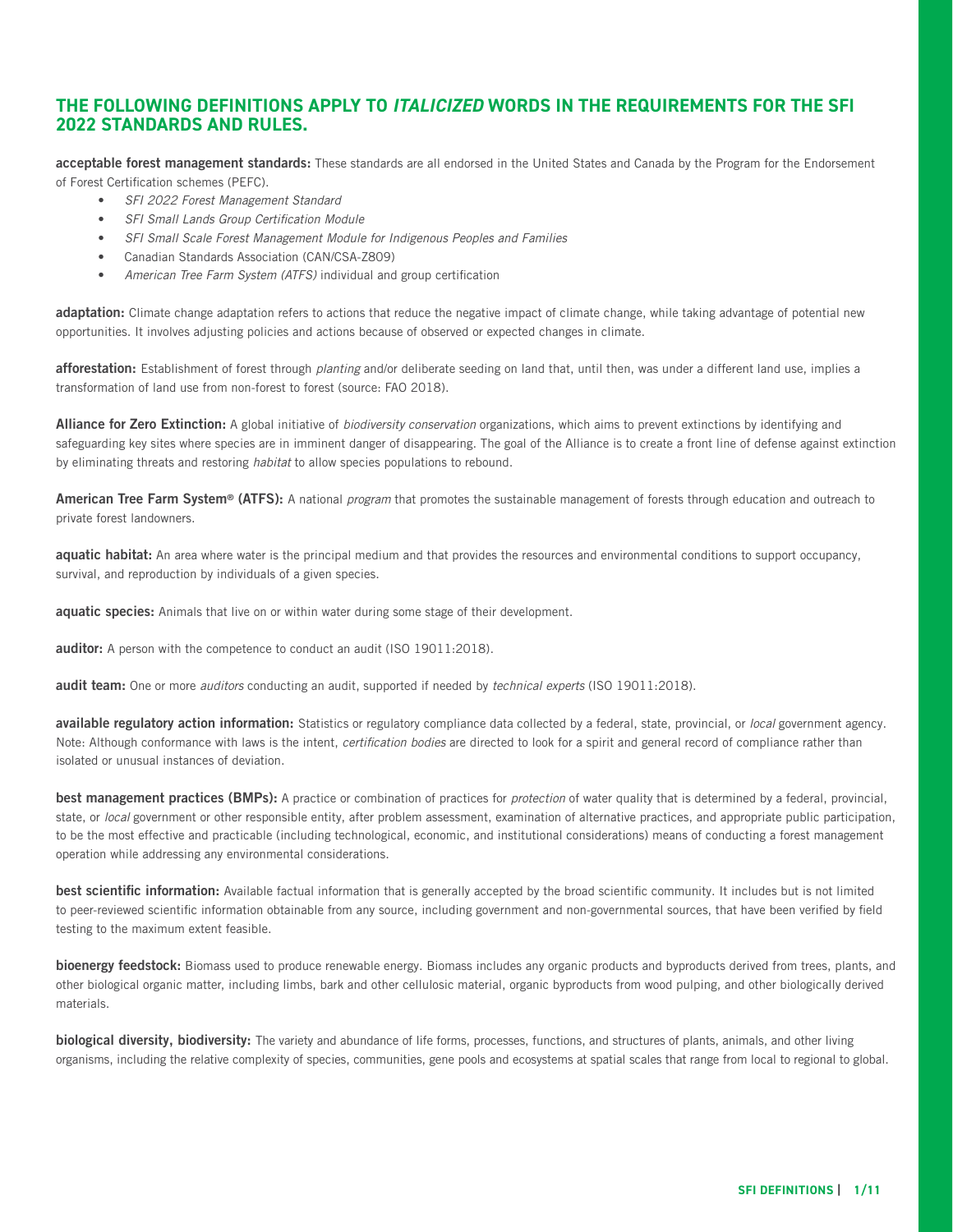certification body: An independent third party that is accredited by:

- ANSI-ASQ National Accreditation Board (ANAB) as being competent to conduct certifications to the *SFI 2022 Forest Management*  Standard, SFI Fiber Sourcing Standard, SFI Chain-of-Custody Standard or SFI Certified Sourcing Standard, SFI Small Lands Group Certification Module, or SFI Small Scale Forest Management Module for Indigenous Peoples and Families.
- Standards Council of Canada (SCC) as being competent to conduct certifications to the *SFI 2022 Forest Management Standard, SFI*  Fiber Sourcing Standard, SFI Chain-of-Custody Standard or SFI Certified Sourcing Standard, SFI Small Lands Group Certification *Module, or SFI Small Scale Forest Management Module for Indigenous Peoples, and Families*

certified area: The forest area covered by a SFI 2022 Forest Management Standard, SFI Small Lands Group Certification or *SFI Small-Scale Forest Management Module for Indigenous Peoples and Families* certificate. In the group certification context, the certified area is the sum of forest areas of the participants and covered by a group forest certificate.

certified content: Raw material that can count towards the calculation of certified content percentages in chain-of-custody tracking. Below are the acceptable certified content sources.

certified forest content: Raw material from lands third-party certified to *acceptable forest management standards.*

acceptable forest management standards: These standards are all endorsed in the United States and Canada by the Program for the Endorsement of Forest Certification schemes (PEFC).

- *SFI 2022 Forest Management Standard*
- SFI Small Lands Group Certification Module
- *SFI Small Scale Forest Management Module for Indigenous Peoples and Families*
- Canadian Standards Association (CAN/CSA-Z809)
- *American Tree Farm System (ATFS)* individual and group certification.

post-consumer recycled content: Material generated by households or by commercial, industrial and institutional facilities in their role as end-users of the product, which can no longer be used for its intended purpose. Any claims about *post-consumer recycled* content by Certified organizations or label users or label users shall be accurate and consistent with applicable law. Certified organizations and label users are encouraged to consult the U.S. Federal Trade Commission's guidelines on environmental claims in product advertising and communication and the guidelines on environmental labeling and advertising issued by the Fair Business Practices Branch of Industry Canada's Competition Bureau, as appropriate, and to seek additional information and direction from national accreditation bodies, national standards bodies and national, state and provincial consumer *protection* and competition laws.

pre-consumer recycled content: Material diverted from the waste stream during a manufacturing process. It does not include materials such as rework, regrind or scrap generated in a process and capable of being reclaimed within the same process.

Any claims about *pre-consumer recycled* content by Certified organizations or *label users* shall be accurate and consistent with applicable law. Certified organizations and *label users* are encouraged to consult the U.S. Federal Trade Commission's guidelines on environmental claims in product advertising and communication and the guidelines on environmental labeling and advertising issued by the Fair Business Practices Branch of Industry Canada's Competition Bureau, as appropriate, and to seek additional information and direction from national accreditation bodies, national standards bodies and national, state and provincial consumer *protection* and competition laws.

certified logging company: An entity that holds independent, in-the-forest verification of conformance with a logger certification program. The logger certification program shall require its members to:

- a. require its key personnel to complete *SFI Implementation Committee* approved qualified logging professional logger training *program(s)*;
- b. comply with all applicable laws and regulations and measures to protect *wildlife habitat* including *Forest with Exceptional Conservation Value* (critically imperiled and imperiled species and ecological communities);
- c. use *best management practices* to *protect* water quality;
- d. adhere to a logging safety *program*;
- e. comply with acceptable *silviculture* and utilization standards;
- f. use aesthetic management techniques where applicable, and
- g. adhere to a management or harvest plan that is *site* specific and agreed to by the forest landowner.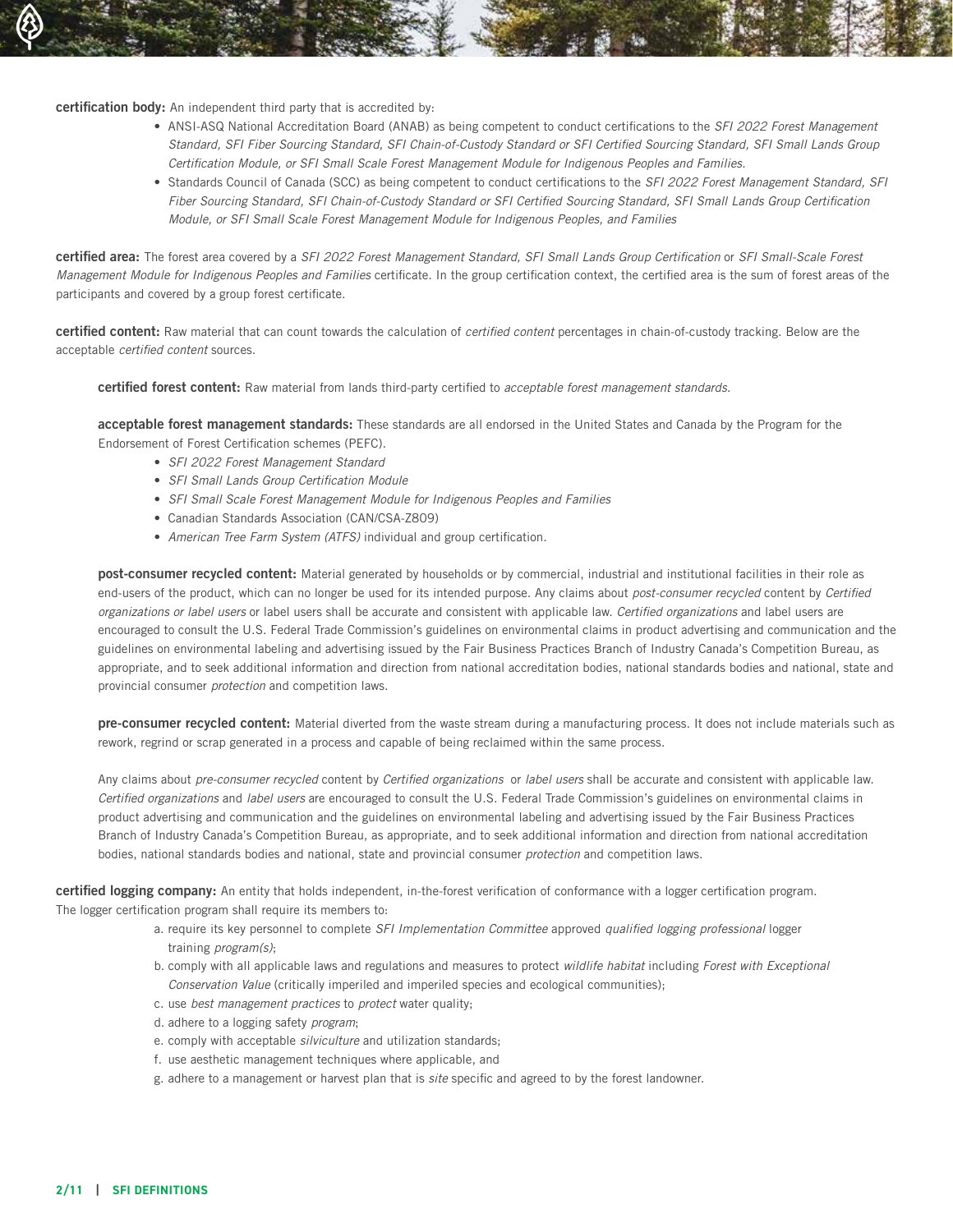Certified Organization: An organization certified by an accredited certification body to be in conformance with the *SFI 2022 Forest Management*  Standard, SFI Small-Scale Forest Management Module for Indigenous Peoples and Families and/or the *SFI 2022 Fiber Sourcing Standard* and/or the S*FI 2022 Chain of Custody Standard* and/or the SFI 2022 Certified Sourcing Standard.

certified sourcing: Raw material sourced from the following sources confirmed by a *certification body:* 

- Fiber that conforms with the *SFI 2022 Fiber Sourcing Standard*; and/or
- *Pre-Consumer Recycled Content*: Forest and tree-based material recovered from waste during a manufacturing process. Excluded is reutilization of materials such as rework, regrind or scrap generated in a process and capable of being reclaimed within the same process that generated it. Excluded are by-products resulting from primary production processes, such as sawmilling by-products (sawdust, chips, bark, etc.) or forestry residues (bark, chips from branches, roots, etc.) as they are not considered waste. Any claims about pre-consumer recycled content by Certified Organizations or *label users* shall be accurate and consistent with applicable law. Certified Organizations and *label users* are encouraged to consult the U.S. Federal Trade Commission's guidelines on environmental claims in product advertising and communication and the guidelines on environmental labeling and advertising issued by the Fair Business Practices Branch of Industry Canada's Competition Bureau, as appropriate, and to seek additional information and direction from national accreditation bodies, national standards bodies and national, state and provincial consumer *protection* and competition laws; and/or
- *Post-Consumer Recycled Content:* Forest and tree-based material generated by households or by commercial, industrial, and institutional facilities in their role as end-users of the product which can no longer be used for its intended purpose. This includes returns of material from the distribution chain and material from salvage from demolition. Any claims about *post-consumer recycled content* by Certified Organizations and *label users* shall be accurate and consistent with applicable law. Certified Organizations and *label users* are encouraged to consult the U.S. Federal Trade Commission's guidelines on environmental claims in product advertising and communication and the guidelines on environmental labeling and advertising issued by the Fair Business Practices Branch of Industry Canada's Competition Bureau, as appropriate, and to seek additional information and direction from national accreditation bodies, national standards bodies, and national, state and provincial consumer *protection* and competition laws; and/or
- Certified forest content: Includes content from specific forest tracts that are third-party certified to conform with the *SFI 2022 Forest Management Standard* or other *acceptable forest management standards* (e.g., CAN/CSA-Z809, and ATFS); and/or
- *Non-controversial sources:* If the raw material is sourced from outside of the United States and Canada, the organization shall establish adequate measures to ensure that the labeled products do not come from *controversial sources.* See SFI Section 4, Part 7 or SFI Section 5, Part 7 on the process to avoid *controversial sources.* Up to one third of the supply for *secondary producers*  can come from *non-controversial sources* for use of the Certified Sourcing label; the other two-thirds must come from the sources defined under the certified sourcing definition — fiber that conforms with the *SFI 2022 Fiber Sourcing Standard,* and/or *preconsumer recycled content,* and/or *post-consumer recycled content*, and/or certified forest content.

claim period: Time period for which the chain-of-custody claim applies.

climate change: A change in the state of the climate that can be identified (e.g., by using statistical tests) by changes in the mean and/or the variability of its properties and that persists for an extended period typically decades or longer. Climate change may be due to natural internal processes or external forcing's or to persistent anthropogenic changes in the composition of the atmosphere or in land use. Note: Taken from the Intergovernmental Panel on Climate Change (IPPC).

conservation: 1. *Protection* of plant and animal *habitat.* 2. The management of a renewable natural resource with the objective of sustaining its *productivity* in perpetuity while providing for human use compatible with sustainability of the resource.

#### controversial sources:

- a. Forest activities which are not in compliance with applicable state, provincial, federal, or international laws.
- b. Forest activities which are contributing to regional declines in *habitat conservation* and species *protection* (including *biodiversity*  and *special sites, Alliance for Zero Extinction* sites and key Biodiversity Areas, *threatened and endangered species*).
- c. *Conversion sources* originating from regions experiencing forest area decline.
- d. Forest activities where the spirit of the ILO Declaration on Fundamental Principles and Rights at work (1998) are not met.
- e. Forest activities where the spirit of the United Nations Declaration on the Rights of *Indigenous Peoples* (2007) are not met.
- f. *Fiber sourced from areas without effective social laws*
- g. Illegal Logging including trade in CITES (The Convention on International Trade in Endangered Species of Wild Fauna and Flora) listed species.
- h. Conflict Timber.
- i. Genetically modified trees via *forest tree biotechnology.*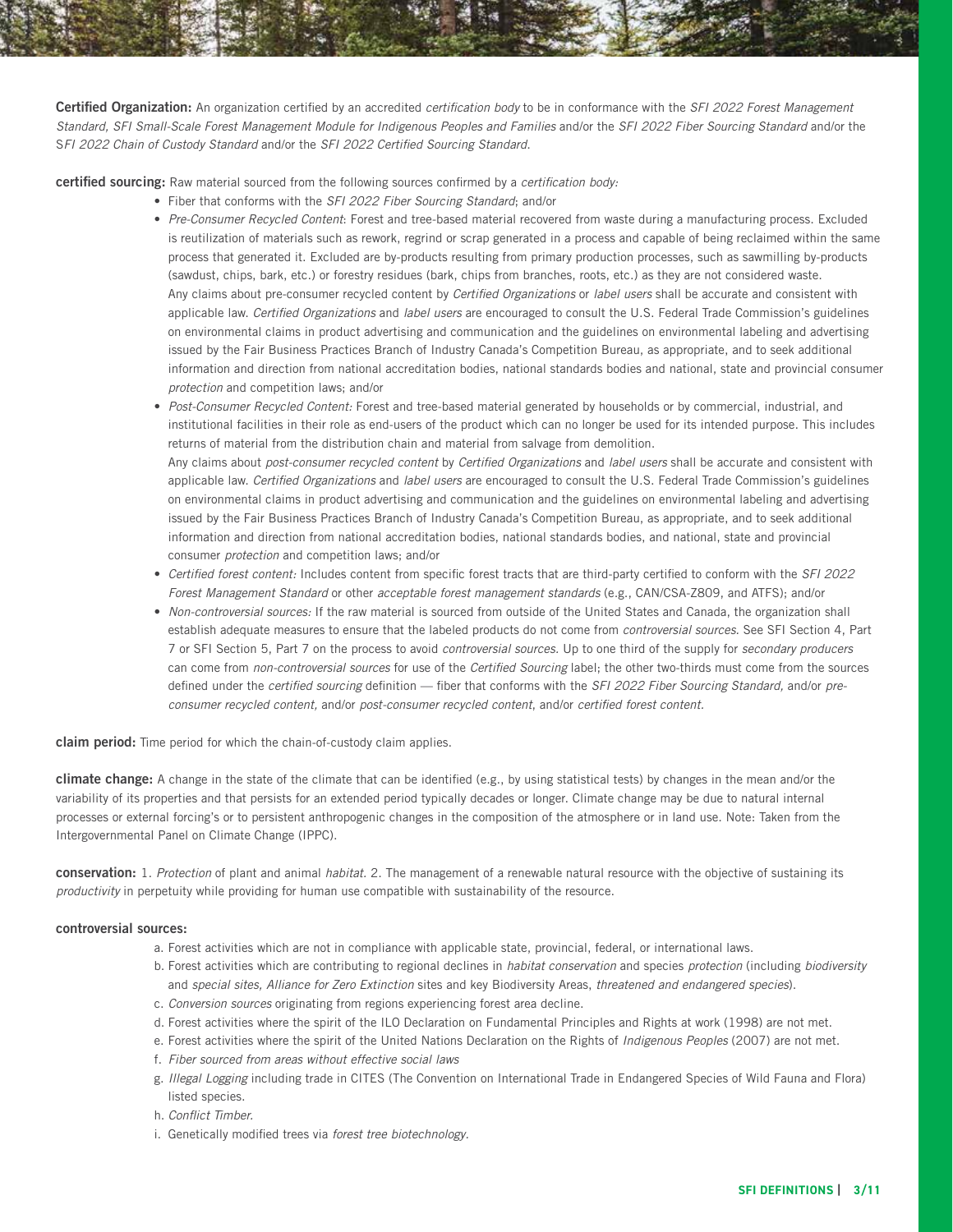illegal logging: Harvesting and trading of wood fiber in violation of applicable laws and regulations in the country of harvest.

fiber sourced from areas without effective social laws: The United States and Canada have a strong legal framework. Fiber from countries without effective laws addressing the following will need a risk assessment:

- 1. workers' health and safety;
- 2. fair labor practices;
- 3. Indigenous Peoples' rights;
- 4. anti-discrimination and anti-harassment measures;
- 5. prevailing wages; and
- 6. workers' right to organize.

conflict timber: "Timber that has been traded at some point in the chain of custody by armed groups, be they rebel factions or regular soldiers, or by a civilian administration involved in armed conflict or its representatives, either to perpetuate conflict or take advantage of conflict situations for personal gain. (...) Conflict timber is not necessarily illegal." Note: Definition in quotations as used by the United Nations Environment Programme.

conversion sources: Roundwood and/or chips produced from conversion of forestland to other land uses resulting in regional forest area decline.

crew: An organized group of forest workers under the leadership of a designated person at a single site. A crew might contain a single person or dozens depending on the task and operation involved.

critically imperiled: A plant or animal or community, often referred to as G1, that is globally extremely rare or, because of some factor(s), especially vulnerable to extinction. Typically, five or fewer occurrences or populations remain, or very few individuals (<1,000), acres (<2,000 acres or 809 hectares), or linear miles (<10 miles or 16 kilometers) exist. (Further information can be found under *Forests with Exceptional Conservation Value* in Section 7 — Guidance to SFI 2022 Standards.)

culturally important: Having significance for or being representative of human activities or beliefs (e.g., documented areas such as cemeteries, sacred sites).

degree: A professional academic *degree* (e.g., bachelor's) or equivalent.

direct supplier: An individual or organization with whom a Certified Organization has a direct contractual relationship for fiber sourcing.

ecologically important: Ecologically important can be defined as applying to *natural communities*, biological, ecological, or physical features which, either by themselves or in a network, contribute significantly to an ecosystem's *productivity*, *biodiversity,* and resilience. Ecologically important areas may be so identified by the inclusion viable occurrences of species or *natural communities* that are integral to the identity or function of an ecosystem, but which may be relatively uncommon on the landscape, including species or ecological communities with a high "S-Rank" or "G-Rank" from NatureServe, subject to the discretion of the Certified Organization.

**economic viability:** The economic incentive necessary to keep forest ownerships profitable and competitive, and to keep people gainfully employed.

ecosystem services: Components of nature, directly enjoyed, consumed, or used to yield human well-being.

exotic tree species: A tree species introduced from outside its natural range. This does not include species that have become naturalized in an area and have a naturally reproducing population. (Note: Hybrids of *native* species or *native* plants that have been derived from genetic tree improvement and biotechnology programs are not considered exotic species.)

fiber sourced from areas without effective social laws: The United States and Canada have a strong legal framework. Fiber from countries without effective laws addressing the following will need a risk assessment:

- a. workers' health and safety;
- b. fair labor practices;
- c. Indigenous Peoples' rights;
- d. anti-discrimination and anti-harassment measures;
- e. prevailing wages; and
- f. workers' right to organize.

fiber sourcing: Acquisition of roundwood (e.g., sawlogs or pulpwood) and field-manufactured or primary-mill residual chips, pulp, and veneer to support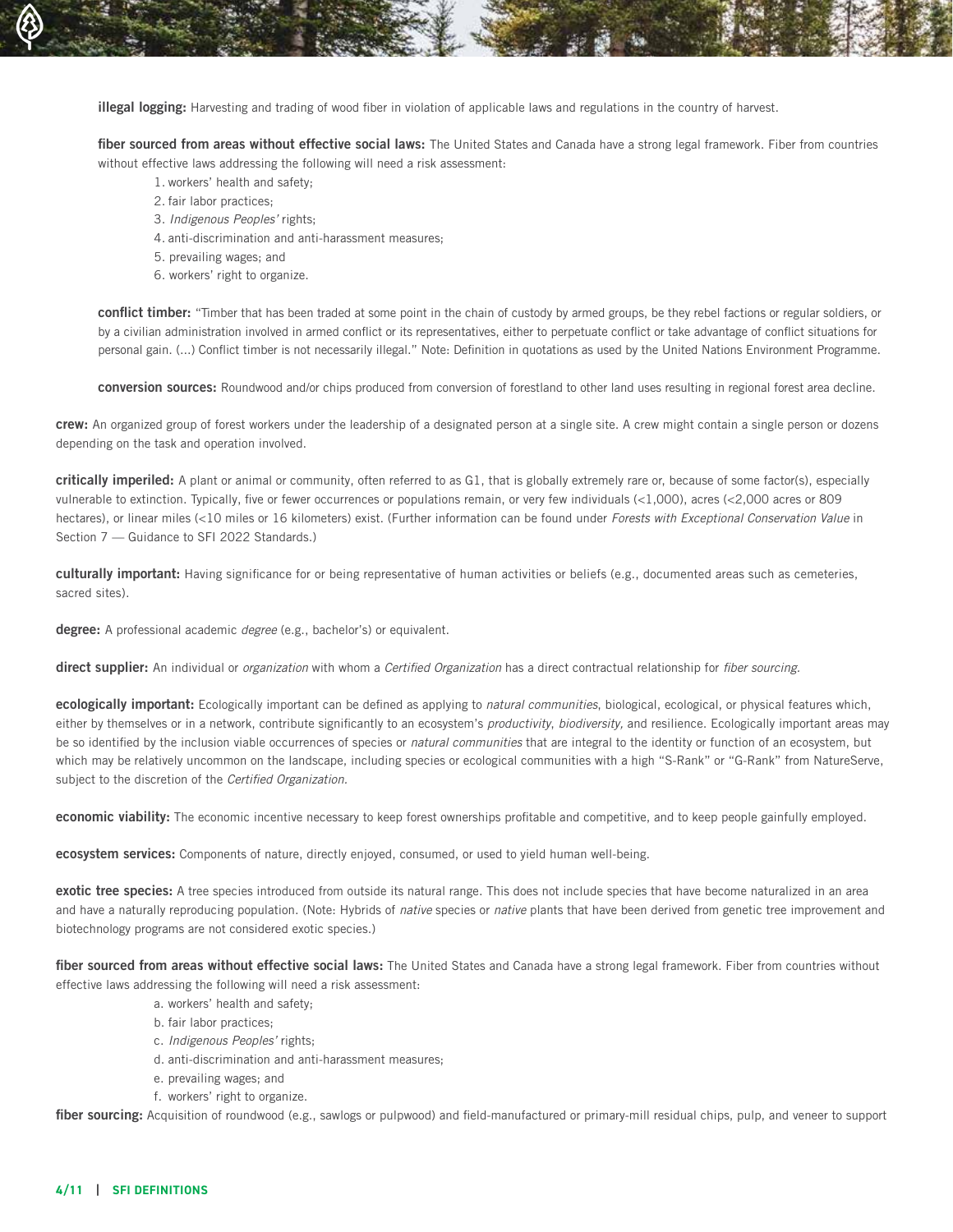#### a forest products facility.

forest cover type: Classification of a forest *stand* by the dominant tree species or combination of tree species present. Unless required to use a regulatory system of *forest cover type* classification the Certified Organization shall use the Society of American Foresters Forest Cover Types of the United States and Canada (Eyre, 1980).

forest health: The perceived condition of a forest derived from concerns about such factors as its age, structure, composition, function, vigor, presence of unusual levels of insects or disease, and resilience to disturbance.

forest inventory: 1. A set of objective sampling methods that quantify the spatial distribution, composition, and rates of change of forest parameters within specified levels of precision for management purposes. 2. The listing of data from such a survey.

Forest Legacy Program: The Forest Legacy Program, a voluntary U.S. government program in partnership with the states, supports state efforts to *protect* environmentally sensitive forest lands that are privately owned.

forest tree biotechnology: As commonly used, *forest tree biotechnology* encompasses structural and functional studies of genes and genomes (including development and application of genetic markers); various methods of vegetative reproduction such as micropropagation, tissue culture, and somatic embryogenesis; and genetic modification (GM), which is the physical manipulation and asexual insertion of genes into organisms.

forestry: The profession embracing the science, art, and practice of creating, managing, using and conserving forests and associated resources for human benefit and in a sustainable manner to meet desired goals, needs and values.

forestry enterprise: A business engaged in the management of forestland, having its own functions and administration, and comprising one or more operating units (this does not include independent contractors).

Forests with Exceptional Conservation Value: *Critically imperiled* (G1) and *imperiled* (G2) species and ecological communities.

critically imperiled: A plant or animal or community, often referred to as G1, that is globally extremely rare or, because of some factor(s), especially vulnerable to extinction. Typically, five or fewer occurrences or populations remain, or very few individuals (<1,000), acres (<2,000 acres or 809 hectares), or linear miles (<10 miles or 16 kilometers) exist (Further information can be found under *Forests with Exceptional Conservation Value* in Section 7 of the *SFI 2022 Standards and Rules*).

imperiled: A plant or animal or community, often referred to as G2, that is globally rare or, because of some factor(s), is very vulnerable to extinction or elimination. Typically, six to 20 occurrences, or few remaining individuals (1,000 to 3,000), or acres (2,000 to 10,000 acres or 809 to 4,047 hectares), or linear miles (10 to 50 miles or 16 to 80.5 kilometers) exist. (Further information can be found under *Forests with Exceptional Conservation Value* in Section 7 of the *SFI 2022 Standards and Rules*.)

geographic information system (GIS): An organized collection of computer systems, personnel, knowledge, and procedures designed to capture, store, update, manipulate, analyze, report and display forms of geographically referenced information and descriptive information.

green-up requirement: Previously clearcut harvest areas must have trees at least 3 years old or 5 feet (1.5 meters) high at the desired level of stocking before adjacent areas are clearcut.

group certification organization: A specific type of multi-site organization where forest owners, forest owners' organizations, forest managers, forest products manufacturers or forest products distributors without a pre-existing legal or contractual link can form a group for the purposes of achieving certification and gaining eligibility for a sampling approach to certification audits.

group member: A forest owner/manager, manufacturing or processing organization covered by the group certificate, who has the ability to implement the requirements of the certification standard.

growing stock: All the trees growing in a forest or in a specified part of it that meet specified standards of size, quality, and vigor; generally expressed in terms of number or volume.

growth and drain: The average annual net increase in the volume of trees during the period between inventories (including the increment in net volume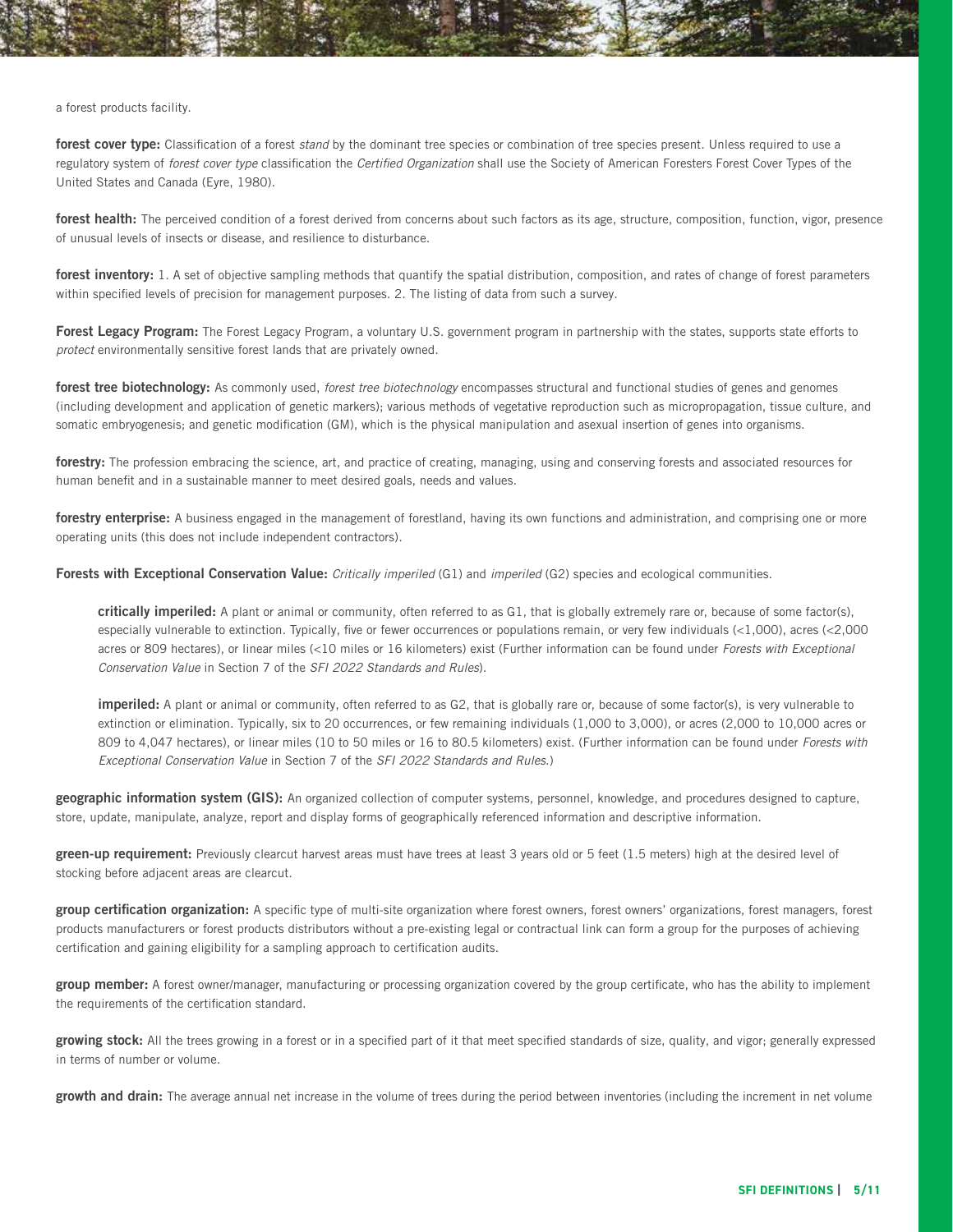of trees at the beginning of the specific year surviving to its end, plus the net volume of trees reaching the minimum size class during the year, minus the volume of trees that died during the year, and minus the net volume of trees that became cull trees during the year) minus the net volume of growing stock trees removed from the *forest inventory* during a specified year by harvesting, cultural operations such as timber *stand* improvement, or land clearing.

growth-and-yield model: A set of relationships, usually expressed as equations, and embodied in a computer program or tables, that provides estimates of future stand development given initial *stand* conditions and a specified management regime.

habitat: 1. A unit area of environment. 2. The place, natural or otherwise (including climate, food, cover and water) where an individual or population of animals or plants naturally or normally lives and develops.

illegal logging: Harvesting and trading of wood fiber in violation of applicable laws and regulations in the country of harvest (including trade in CITES (The Convention on International Trade in Endangered Species of Wild Fauna and Flora) listed species.

imperiled: A plant or animal or community, often referred to as G2, that is globally rare or, because of some factor(s), is very vulnerable to extinction or elimination. Typically, six to 20 occurrences, or few remaining individuals (1,000 to 3,000), or acres (2,000 to 10,000 acres or 809 to 4047 hectares), or linear miles (10 to 50 miles or 16 to 80.5 kilometers) exist. (Further information can be found under *Forests with Exceptional Conservation Value* in SFI Section 7 — Guidance to *SFI 2022 Standards.*)

improved planting stock: Products of tree improvement *programs* in which the parent trees were selected through Mendelian crosses for increased growth, pest resistance, or other desirable characteristics.

indicator: A specific metric that provides information about an organization's *forestry* and environmental performance, and that is integral to assessing conformance to the SFI 2022 Standards' objectives and *performance measures*.

Indigenous Peoples: Inclusive of all *Indigenous Peoples* residing in Canada and the United States. More specifically, *Indigenous Peoples* are defined in the United States as members of federally recognized tribes and in Canada as those peoples that are recognized by section 35(2) of the *Constitution Act*, 1982.

In the United States, the US Department of Interior: Bureau of Indian Affairs publishes a list of each of the [573 federally recognized tribes.](https://www.bia.gov/bia/ois/tribal-leaders-directory/)

In Canada, Indigenous and Northern Affairs Canada provides a list of the [619 recognized First Nations](https://fnp-ppn.aadnc-aandc.gc.ca/fnp/Main/Search/SearchFN.aspx?lang=eng) by province. Rights-holding Métis communities in Canada, as per S. 35(2) of the *Constitution Act,* 1982, include but are not limited to governing members of the Métis National Council as well as the Métis Settlements General Council.

integrated pest management: The careful consideration of all available pest control techniques and subsequent integration of appropriate measures that discourage the development of pest populations and keep pesticides and other interventions to levels that are economically justified and reduce or minimize risks to human health and the environment (source: FAO 2018).

invasive species(invasive): Species introduced from another country or geographic region outside its natural range that may have fewer natural population controls in the new environment, becoming a pest or nuisance species.

label users: Any Certified Organization, label licensee, secondary manufacturer, publisher, printer, retailer or distributor who has obtained a license to use the label; met Section 6 - Rules For Use Of SFI On-and Off-Product Labels; and obtained approval from the SFI Office of Label Use and Licensing to use the *SFI on-product* label for at least one product or manufacturing unit.

land classification: The process of designating areas of land into classes or strata that are sufficiently homogeneous in their physical, vegetative and development attributes.

landscape: 1. A spatial mosaic of multiple ecosystems, landforms, and plant communities across a defined area irrespective of ownership or other artificial boundaries and repeated in similar form throughout. 2. An area of land characterized by:

- similar biogeoclimatic conditions that influence site potential;
- similar historical disturbance regimes that influence vegetation structure and species composition; and
- sufficient size to provide the range of habitat conditions for naturally occurring communities (except for a few megafauna with large spatial needs, e.g., wolves).

lead auditor: An *auditor* appointed to lead an *audit team.* Also referred to as an *audit team* leader (ISO 19011:2018, 3.14, note 1).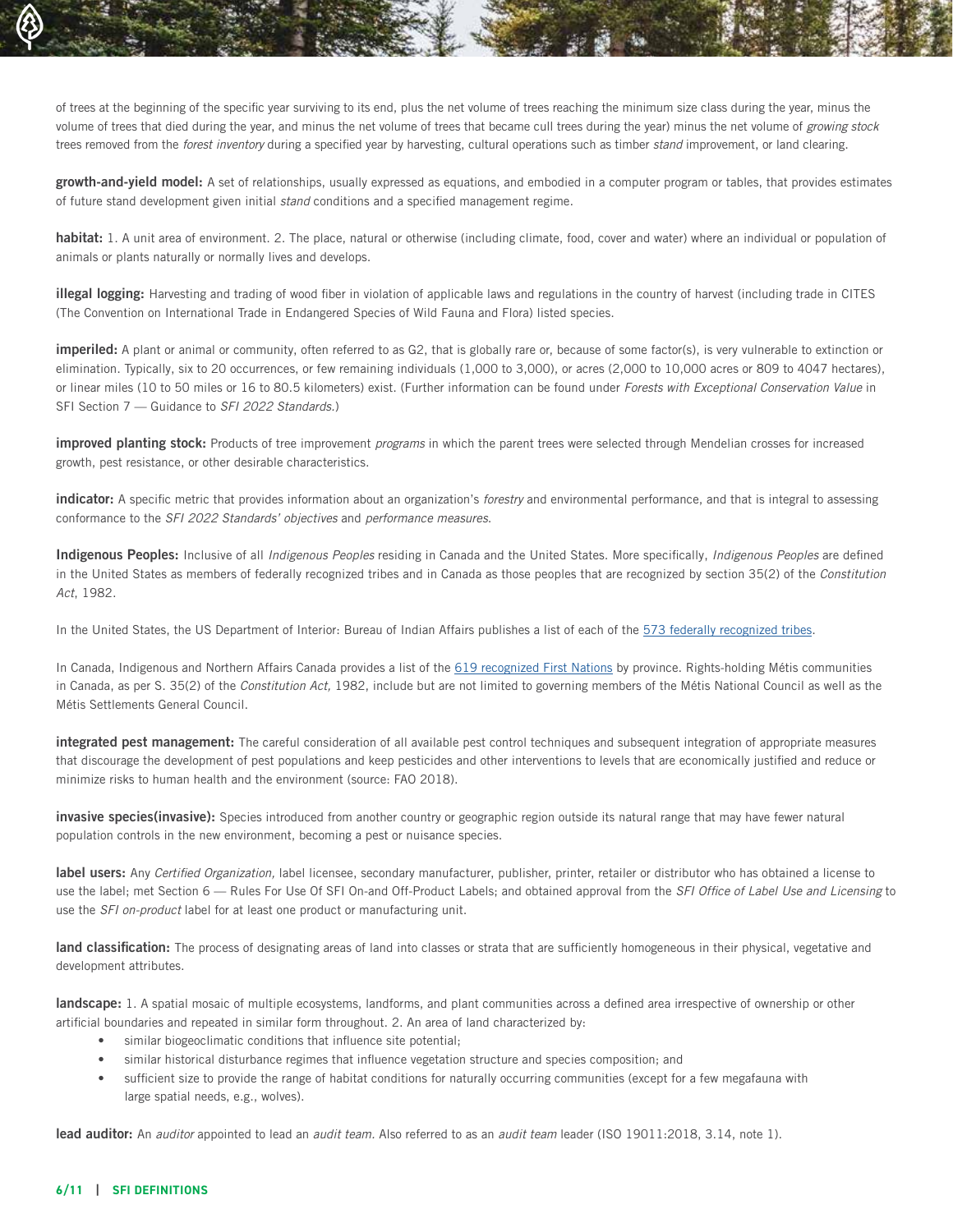least-toxic and narrowest-spectrum pesticide: A chemical preparation used to control site-specific pests that *minimizes* impact to non-target organisms and causes the least impact to while meeting management objectives. The management objectives should consider the target pest, the degree of control needed, and other issues, such as season and timing of application, rates and methods, terrain, forest conditions, and the presence or absence of water bodies.

local: when used in Objective 11 SFI 2022 Forest Management Standard, Objective 4 SFI 2022 Fiber Sourcing Standard or the *SFI Small-Scale Forest Management Module for Indigenous Peoples and Families*: a level of government below federal, state or province such as county, district, city, township, municipality, town, or parish.

long-term: Extending over a relatively long time period — for the *SFI 2022 Standards*, this means the length of one forest management rotation or longer.

major nonconformity: One or more of the *SFI 2022 Standard(s) performance measures* or *indicators* has not been addressed or has not been implemented to the extent that a systematic failure of a Certified Organization's SFI system to meet an SFI objective, performance measure or *indicator* occurs.

management responsibilities on public lands: Accountability for developing plans and translating public agencies' missions, goals, and objectives to an organized set of actions.

minimize: To do only that which is necessary and appropriate to accomplish the task or objective described.

minor nonconformity: An isolated lapse in *SFI 2022 Standard*(s) implementation which does not indicate a systematic failure to consistently meet an SFI objective, performance measure or *indicator.*

mitigation: *Climate change mitigation* consists of actions to limit the magnitude or rate of global warming and its related effects. This generally involves reductions in human emissions of greenhouse gases.

multi-site organization: An organization having an identified central function (hereafter referred to as a central office — but not necessarily the headquarters of the organization) at which certain activities are planned, controlled, or managed and a network of local offices or branches (sites) at which such activities are fully or partially carried out.

native: Species of ecological communities occurring naturally in an ecological region, as neither a direct or indirect consequence of recent human activity. (Ecological Regions of North America: Levels I-II)

natural community: Natural communities are combinations of *native* plants and animals that are regularly found together in particular settings. Human-caused disturbances have been minimal, consistent with historical disturbance regimes (e.g., prescribed fire), or the natural community has recovered from that disturbance, or the human-caused disturbance falls within the range of natural disturbance. (Adapted from NatureServe).

natural regeneration: Establishment of a plant or a plant age class from natural seeding, sprouting, suckering, or layering.

neutral sources: Raw material that is not counted towards or against the calculation of the *certified content* percentages in chain-of-custody tracking or certified sourcing tracking in *SFI* Sections 4 and 5. Below are the acceptable *neutral sources.*

- Agricultural products (e.g., cotton or other non-wood fibers and biomass from wood fiber legally classified as agricultural by state, provincial or *local* government) and agricultural residues.
- *Post-consumer recycled content* and *pre-consumer recycled content* may be tracked as a neutral source when not making postconsumer or pre-consumer claims about the product.

non-forested wetland: A transitional area between aquatic and terrestrial ecosystems that does not support tree cover and is inundated or saturated for periods long enough to produce hydric soils and support hydrophytic vegetation.

non-timber forest products (NTFPs): Products derived from forests other than round wood or wood chips. Examples include, but are not limited to, seeds, fruits, nuts, honey, maple syrup, and mushrooms.

objective: In the *SFI 2022 Forest Management Standard, SFI 2022 Fiber Sourcing Standard or the SFI Small-Scale Forest Management Module for*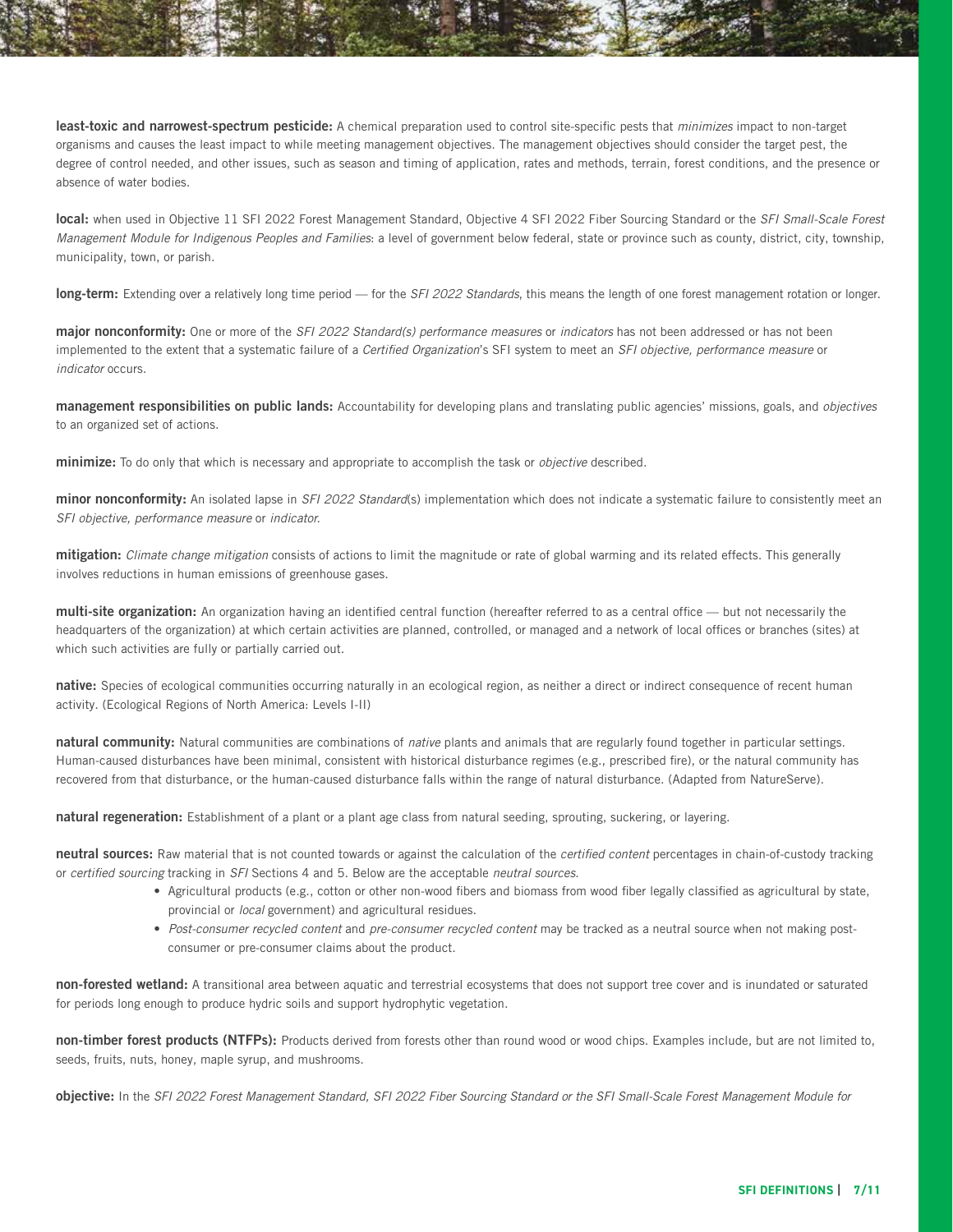*Indigenous Peoples and Families* a fundamental goal of sustainable forest management.

Office of Label Use and Licensing: Provides administrative support and oversight of SFI on product labeling, and serves as the depository for *SFI 2022 Standards* certificates, SFI 2022 Section 6 on-product label use certificates and PEFC ST 2002:2020 Chain of Custody of Forest Based Products-Requirements, certificates, and other documents that must be submitted to receive approval for use of the SFI on-product labels and claims.

old-growth forests: A forested ecosystem distinguished by old trees and related structural attributes, such as tree size, down woody debris, canopy levels, and species composition. Certified Organizations should utilize a definition specific to their region and particular forest types.

origin: The attributes of the raw material used in the product. This can be certified forest content, certified sourcing or *pre-consumer* or *post-consumer recycled content.* 

organization: Person or group of people that has its own functions with responsibilities, authorities, and relationships to achieve its objectives.

other credible chain-of-custody standards: Standards capable of tracking fiber back to a forest certified to the *SFI 2022 Forest Management Standard*, the *SFI Small-Scale Forest Management Module for Indigenous Peoples, Families and Communities* or other acceptable standards recognized by *SFI*. They include:

> • PEFC ST 2002:2020 Chain of Custody of Forest Based Products-Requirements, February 14, 2020, and chain of custody standards endorsed by PEFC. See PEFC.org.

other wood supplier: A person who or organization that infrequently supplies wood fiber on a small scale, such as farmers and small-scale land-clearing operators.

outsourcing: Practice of activities relevant for an organization's chain-of-custody being performed by another legal entity, without continuous supervision or control from the *organization*. Not considered as outsourcing are transportation, (un)loading and warehousing of materials/products, unless there is a risk that materials with different material categories or *certified content* are mixed with each other.

**performance measure:** A means of judging whether an *objective* has been fulfilled.

planting: The establishment of a group or *stand* of young trees created by direct seeding or by *planting* seedlings or plantlets.

policy: A written statement of commitment to meet an objective or to implement a defined *program* or plan to achieve an objective or outcome.

post-consumer recycled content: Forest and tree-based material generated by households or by commercial, industrial and institutional facilities in their role as end-users of the product which can no longer be used for its intended purpose. This includes returns of material from the distribution chain and material from salvage from demolition.

Any claims about *post-consumer recycled content* by Certified Organizations or *label users* shall be accurate and consistent with applicable law. Certified Organizations and *label users* are encouraged to consult the U.S. Federal Trade Commission's guidelines on environmental claims in product advertising and communication and the guidelines on environmental labeling and advertising issued by the Fair Business Practices Branch of Industry Canada's Competition Bureau, as appropriate, and to seek additional information and direction from national accreditation bodies, national standards bodies and national, state and provincial consumer *protection* and competition laws.

**practice(s):** The actual application or use of an idea, belief, or method, as opposed to theories relating to it.

pre-consumer recycled content: Forest and tree-based material recovered from waste during a manufacturing process. Excluded is reutilization of materials such as rework, regrind or scrap generated in a process and capable of being reclaimed within the same process that generated it. Excluded are by-products resulting from primary production processes, such as sawmilling by-products (sawdust, chips, bark, etc.) or forestry residues (bark, chips from branches, roots, etc.) as they are not considered waste.

Any claims about *pre-consumer recycled content* by Certified Organizations or *label users* shall be accurate and consistent with applicable law. Certified Organizations and *label users* are encouraged to consult the U.S. Federal Trade Commission's guidelines on environmental claims in product advertising and communication and the guidelines on environmental labeling and advertising issued by the Fair Business Practices Branch of Industry Canada's Competition Bureau, as appropriate, and to seek additional information and direction from national accreditation bodies, national standards bodies and national, state and provincial consumer *protection* and competition laws.

primary producers: Manufacturing units that manufacture forest products and source 50% or more (by weight) of their wood-based raw materials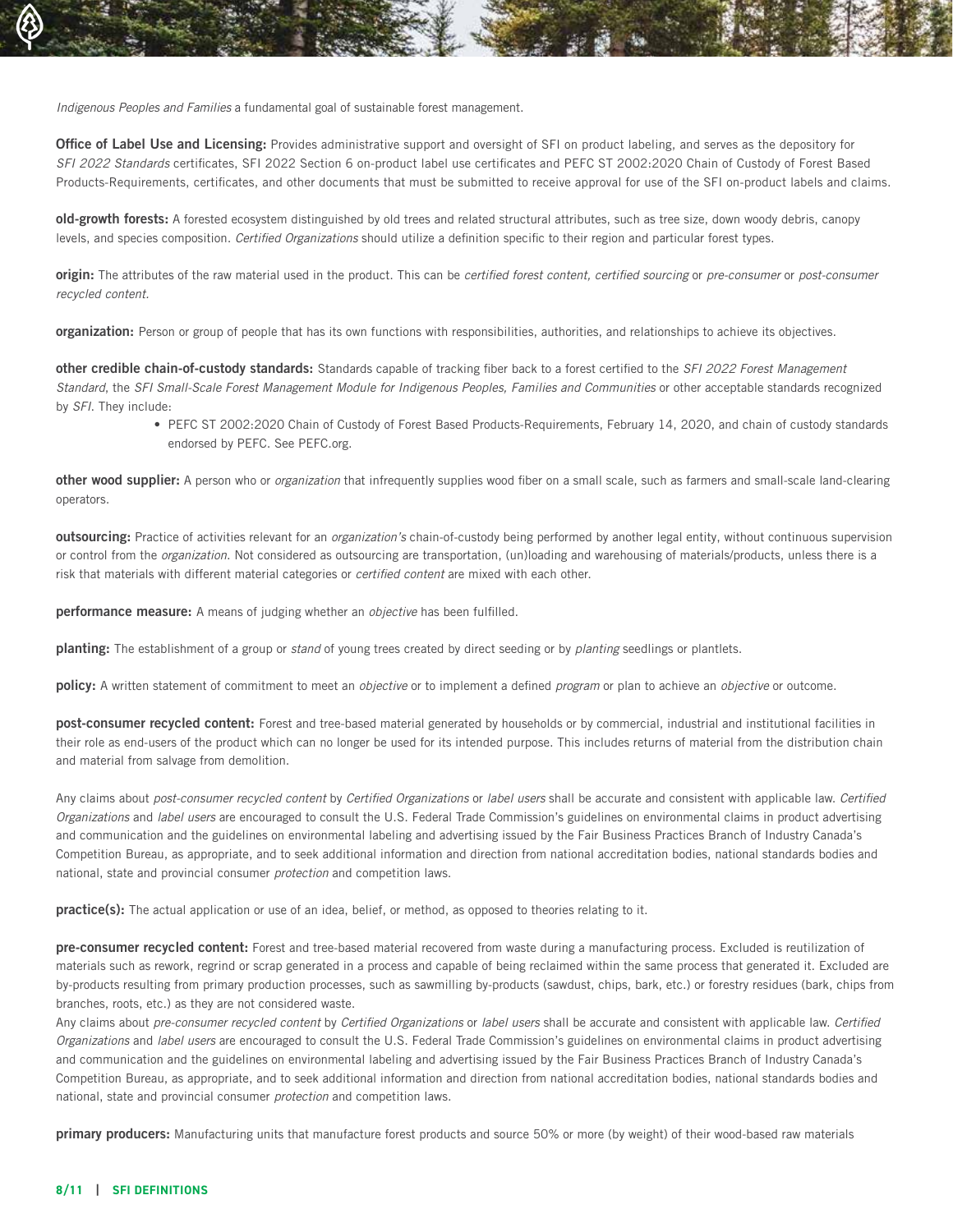directly from *primary sources.* Primary producers can include companies that manufacture roundwood, wood chips, and/or composite products.

primary sources: Roundwood (logs or pulpwood) and wood chips. Wood chips include:

- Field Manufactured Chips chips produced from roundwood in the forest.
- Primary Chips chips produced from roundwood other than in the forest or as residuals from production of other wood products.
- Mill Residual Chips chips produced from slabs or other residuals from a primary operation.

principle: The vision and direction for sustainable forest management as embodied in the principles of the *SFI 2022 Standards.*

product group: Set of products manufactured or traded in the specified processes which are covered by the organization's chain of custody. Product groups can cover several sites.

productivity: The inherent capacity of a particular site or ecosystem to produce a crop or tree *stand,* often measured in volume or height.

program: An organized system, process or set of activities to achieve an objective or *performance measure.* 

protection (or protect): Maintenance of the status or integrity, over the *long term,* of identified attributes or values including management where appropriate and considering historical disturbance patterns, fire risk and *forest health* when determining appropriate *conservation* strategies.

public land: SFI-certified land that is owned or administratively managed by a government entity (federal, state, provincial, county, or *local*), excluding easements or other encumbrances held by a government entity on private land.

purchased stumpage: Standing timber under a contractual agreement that gives the Certified Organization the right and obligation to harvest the timber.

qualified logging professional: A person with specialized skills in timber harvesting who has successfully completed *wood producer* training *programs* and continued education requirements recognized by *SFI Implementation Committees* as meeting the spirit and intent of *performance measure* under Objective 13 in the *SFI 2022 Forest Management Standard* or Objective 6 in the *SFI 2022 Fiber Sourcing Standard.*

- a. Each crew must include a qualified logging professional who (1) has completed the *SFI Implementation Committee* approved *wood producer* training *program;* (2) is an owner of, employee of, or contracted by the *wood producer*; (3) has direct responsibility and is on-site regularly to consistently carry out the roles and responsibilities of the qualified logging professionalunder the *SFI 2022 Standard(s)* (e.g., safety, protection of soils, streams, and other water bodies).
- b. To be considered a qualified logging professional, an individual must complete the required training appropriate to their level of responsibility (e.g., owner, supervisor, employee) within the specified time period required by their *SFI Implementation Committee. SFI Implementation Committees* have the flexibility to require different training requirements for owners of logging businesses versus training requirements for other employees (e.g., supervisors). Once classified as a qualified logging professional, the individual must complete the required *SFI Implementation Committee* maintenance training within the prescribed time period to retain their status as a qualified logging professional*.*

qualified resource professional: A person who by training and experience can make forest management recommendations. Examples include foresters, soil scientists, hydrologists, forest engineers, forest ecologists, fishery and *wildlife* biologists or technically trained specialists in such fields.

recycled content: *Pre-consumer recycled content* and *post-consumer recycled content.*

reforestation: The reestablishment of forest cover either naturally or by seeding or *planting* of seedlings.

riparian area: Transition zone characterized by vegetation or geomorphology adjacent to rivers, streams, lakes, *wetlands,* and other water bodies.

secondary producers: Manufacturing units that produce forest products and source 50% or more (by weight) of their wood-based raw materials from *secondary sources. Secondary producers* can include manufacturers of finished forest products, such as plywood, furniture, windows, magazines, printers or catalogs, and manufacturers using market pulp.

secondary sources: Semi-finished solid wood, paper, market pulp, recycled wood fiber, or composite products obtained from a *primary producer* and/or a *secondary producer.* 

SFI certification: A systematic and documented verification process to obtain and evaluate evidence objectively to determine whether a Certified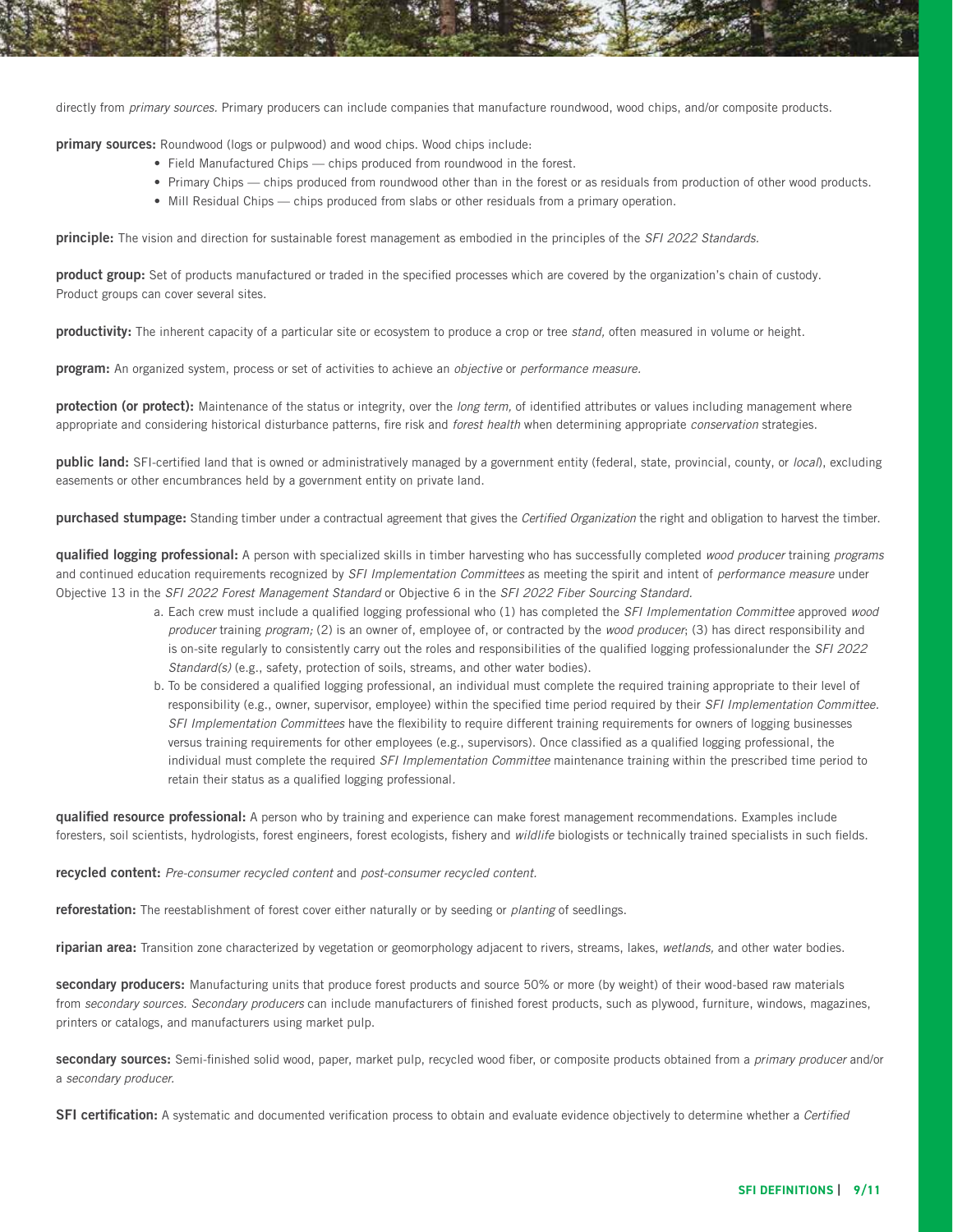Organization conforms to the requirements of *SFI 2022 Standards and Rules.*

SFI Implementation Committee: A state, provincial, or regional committee organized by Certified Organizations to facilitate or manage the *programs* and alliances that support the growth of SFI certification, including sustainable forest management.

SFI 2022 Audit Procedures and Auditor Qualifications and Accreditation: The *principles* and guidelines that detail specific requirements to Certified Organizations and certification bodies for conducting audits to the SFI 2022 Forest Management, Fiber Sourcing, Chain-of-Custody, and Certified Sourcing Standards and the SFI Small Lands Group Certification Module and the SFI Small-Scale Forest Management Module for Indigenous Peoples and *Families.*

SFI 2022 Certified Sourcing Standard: The requirements that detail processes for the use of the SFI certified sourcing label and claims.

SFI 2022 Chain-of-Custody Standard: The requirements that detail processes for tracking fiber content from certified forest content, recycled *content,* and certified sourcing.

SFI 2022 Fiber Sourcing Standard: The principles, objectives, performance measures and indicators that detail specific fiber sourcing requirements for Certified Organizations.

SFI 2022 Forest Management Standard: The principles, policies, objectives, performance measures and *indicators* that detail specific forest management requirements for Certified Organizations.

SFI 2022 Standards and Rules: SFI 2022 Sections 1-14 and the Interpretations for the Requirements for the SFI 2022 Standards and Rules.

SFI Small Lands Group Certification Module: A collaboratively developed group certification module based on the foundation of the *SFI 2022 Fiber*  Sourcing Standard and incorporates the AFF Standards of Sustainability for Forest Management under the American Tree Farm System ("AFF Standards"). The principles and requirements detail processes for forest management by group certification organizations.

SFI Small-Scale Forest Management Module for Indigenous Peoples and Families: The principles, policies, objectives, performance measures and *indicators* that detail specific forest management requirements for Certified Organizations.

silviculture: The art and science of controlling the establishment, growth, composition, health, and quality of forests and woodlands to meet the diverse needs and values of landowners and society on a sustainable basis.

site: A site is a permanent location where an organization carries out work or a service.

skid trail: A temporary path through the woods to transport felled trees or logs to a collection area for further transportation.

soil health: the continued capacity of soil to function as a vital living ecosystem that sustains plants, animals, and humans. (USDA)

special sites: Sites that include geologically unique or *culturally important* features.

stakeholder: A person, group, community or *organization* with an interest in the subject of the standard.

stand: A contiguous group of trees sufficiently uniform in age, composition, and structure, and growing on a site of sufficiently uniform quality, to be a distinguishable unit.

sustainable forestry: To meet the needs of the present without compromising the ability of future generations to meet their own needs by practicing a land stewardship ethic that integrates *reforestation* and the managing, growing, nurturing, and harvesting of trees for useful products and *ecosystem services* such as the *conservation* of soil, air and water quality, carbon, *biological diversity, wildlife* and *aquatic habitats*, recreation, and aesthetics.

Sustainable Forestry Initiative Inc. (SFI): *SFI Inc.* is a 501c(3) non-profit charitable organization, and is solely responsible for maintaining, overseeing and improving the Sustainable Forestry Initiative. *SFI Inc.* directs all elements of the Sustainable Forestry Initiative including the *SFI Standard(s),* including forest management, fiber sourcing, and chain-of-custody certifications, and labeling and marketing. *SFI Inc.* is overseen by a threechamber board of directors representing social, environmental, and economic sectors.

technical expert: A person who provides specific knowledge or expertise to the *audit team* (ISO 19011 2018, 3.16).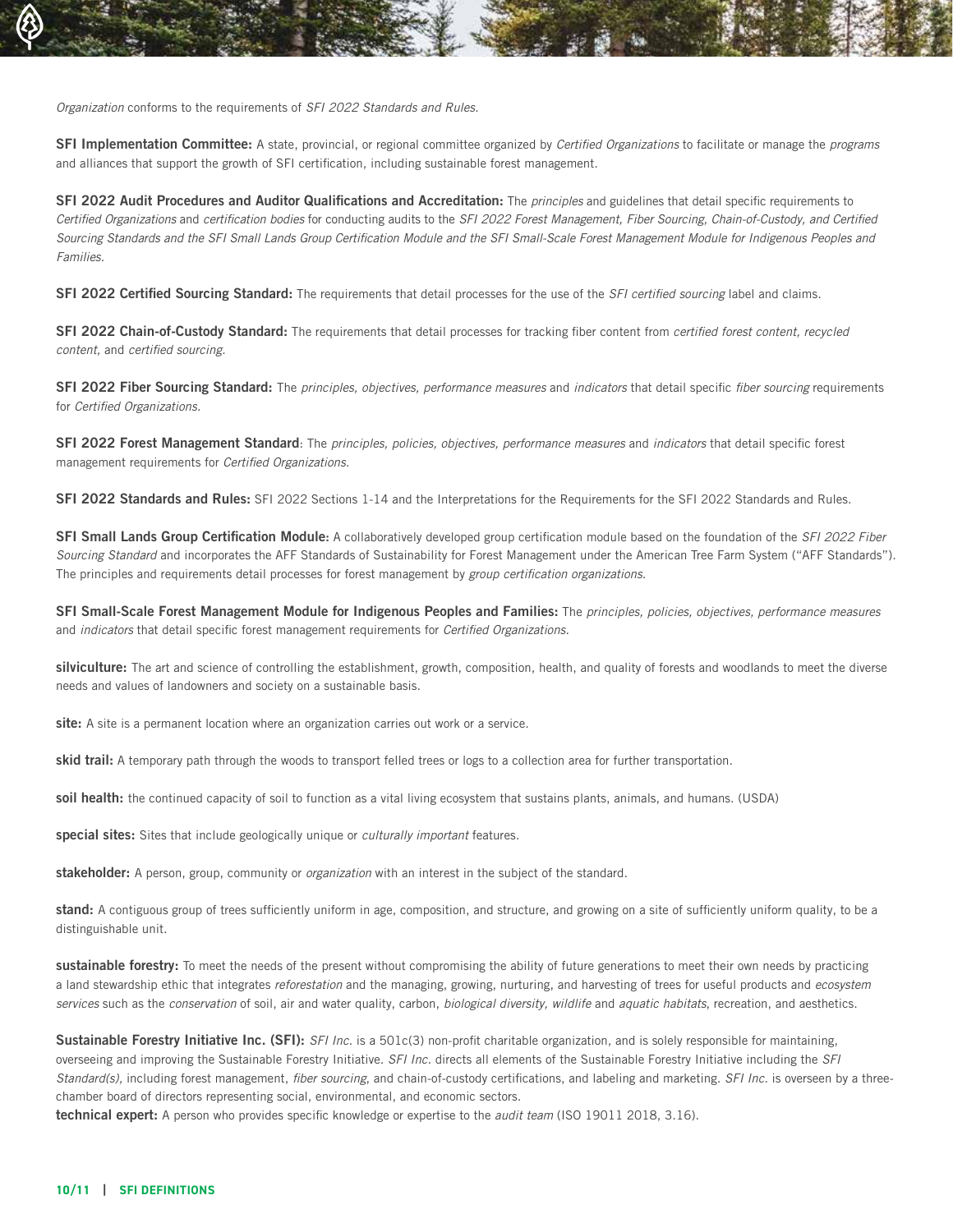third-party certification: An assessment of conformance to the *SFI 2022 Standards and Rules* conducted according to the requirements of *SFI*  Section 10 SFI 2022 Audit Procedures and Auditor Qualifications and Accreditation, and ISO 19011 by a qualified certification body.

threatened and endangered: Listed under The U.S. Endangered Species Act or The Canadian Species at Risk Act and listed under applicable state or provincial laws requiring *protection.*

traditional forest-related knowledge: Forest-related knowledge owned and maintained by *Indigenous Peoples* as a result of their traditional use of or tenure on forestland.

varietal seedlings: Genetically identical individuals produced through vegetative reproduction methods, such as micropropagation, tissue culture or somatic embryogenesis.

verifiable monitoring system: A system capable of being audited by a third party that includes:

- a. a means to characterize the Certified Organization's wood and fiber supply area, which may include sources certified to a standard that requires conformance with *best management practices*, including those sources from certified logging professionals;
- b. a process to identify and use sources of available data (e.g., state or provincial monitoring programs, certification status of suppliers) in the use of *best management practices*; and
- c. a method to assess supplier performance, if needed, to supplement available data.

vernal pool: A seasonal *wetland* with sufficient water present during amphibian breeding season, absence of fish, and presence of *wetland* obligate fauna.

**visual quality:** The seen aspects of both the land and the activities that occur upon it.

visual quality management: Minimization of the adverse visual effects of forest management activities.

wetland: (1) seasonally or permanently water-logged areas characterized by vegetation adapted for life in saturated /flooded conditions; (2) *wetlands* can be forested, shrubby or open and include bogs, fens, swamps, marshes, shallow open water areas or *non-forested wetlands*; (3) *wetlands* may be stagnant systems (e.g., bogs, *vernal pools*), slow flowing (e.g., fens, swamps) or have fluctuating water levels (e.g., marshes, shallow open water).

wildlife: Aquatic (marine and freshwater) and terrestrial fauna.

wood and fiber supply area: The geographic area from which a Certified Organization procures, over time, most of its wood and fiber from *wood producers.* 

wood producer: A person or organization, including loggers and wood dealers, involved in harvesting, or regularly supplying wood fiber directly from the forest for commercial purposes.